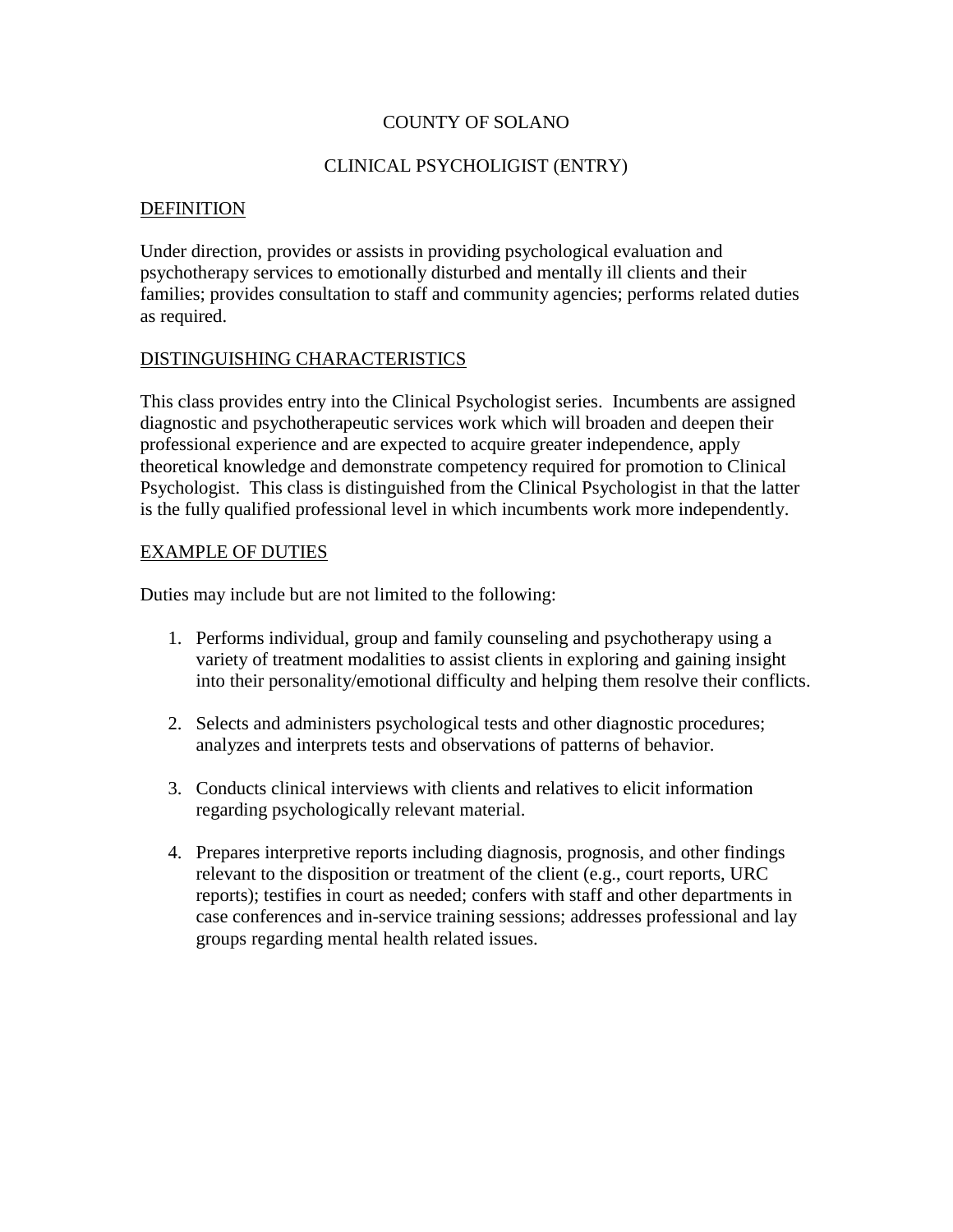# **QUALIFICATION GUIDELINES**

## EDUCATION AND/OR EXPERIENCE

No experience required, however, applicants must demonstrated possession of and competency in requisite knowledge and abilities.

### KNOWLEDGE/ABILITIES

Thorough knowledge of the theories, principles and practices of clinical and abnormal psychology in the treatment of the mentally ill, emotionally disturbed and/or developmentally disabled persons; psychological treatment modalities; psychological testing devices and methods; family and group dynamics; laws, rules and regulations governing mental health treatment.

Ability to apply the principles and practices of behavioral observation, psychological testing, scoring and interpretation; perform consultation, counseling and group/individual psychotherapy; formulate psychological diagnosis and treatment plans; communicate effectively with people of diverse socio-economic backgrounds and temperaments; communicate effectively both verbally and in writing; maintain effective working relationships with professional and lay persons; address various professional and public groups; maintain confidentiality of information; comply with laws, regulations and professional practices governing mental health program services and operations; determine the appropriate course of action in emergency or stressful situations; maintain accurate records and document actions taken.

### SPECIAL REQUIREMENTS

Candidates are expected to gain qualifying experience for licensure. Incumbents of this class must possess a Ph.D. in Psychology and obtain a valid Clinical Psychologist license issued by the State Board of Medical Quality Assurance within two years from the date of appointment.

Possession of a Clinical Psychologist license issued by the State Board of Medical Quality Assurance may be required; however, waivers may be granted in accordance with Section 5600 et. seq. of the California Welfare and Institutions Code.